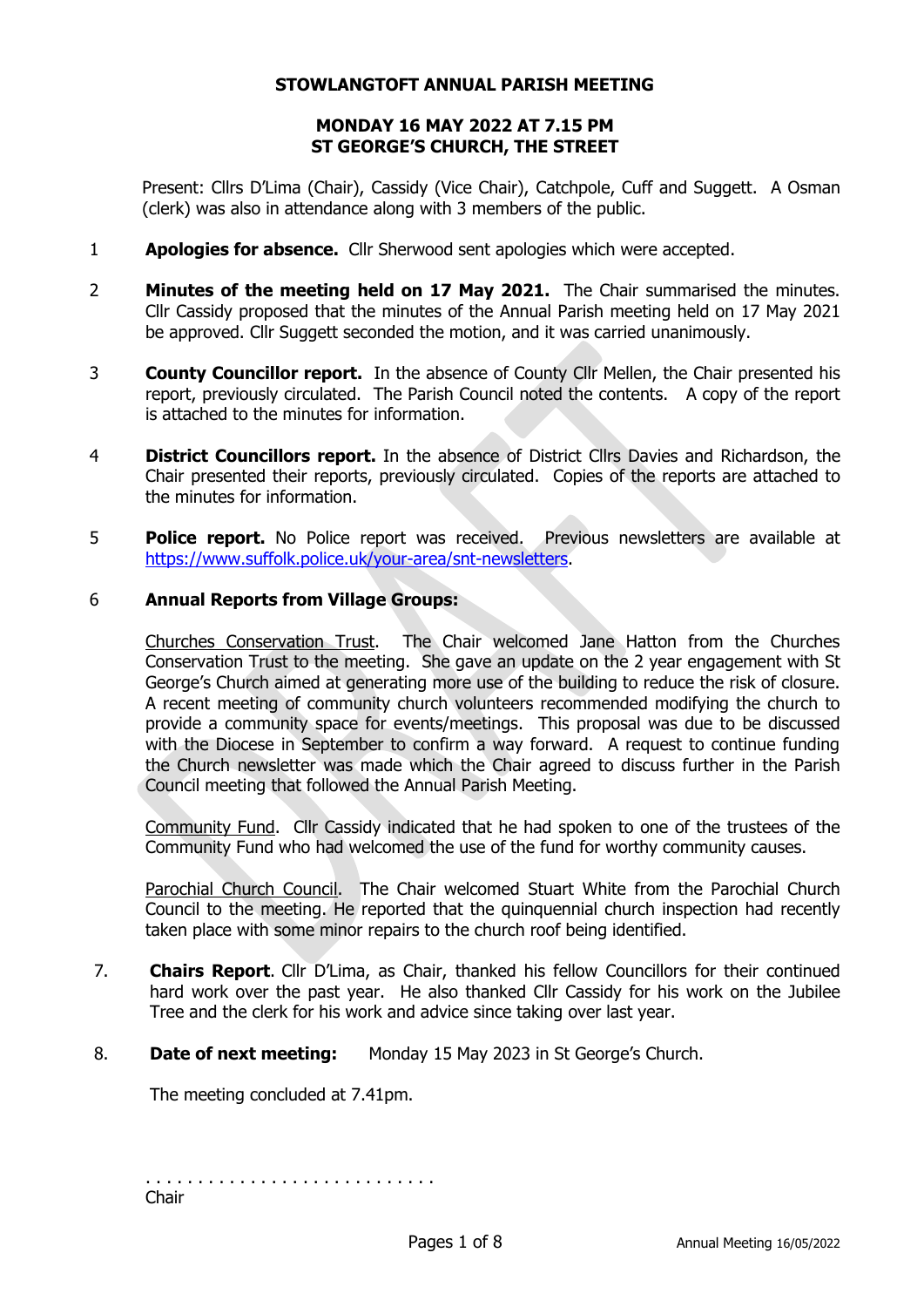# **Annual Parish Report 2021/22**

# **Councillor: Andy Mellen**

**Division: Thedwastre North**

**Councillor contact details:**

**Mobile: 07790 992619**

**Email: andy.mellen@suffolk.gov.uk**

# **Monday 18th April 2022**

It is almost a year since I was elected to be your County Councillor in the May 2021 local elections. Since then I have sought to represent these communities to the best of my abilities. I have attended all Parish Council meetings unless a clash prevented it. I always try to find an answer to residents' queries, and continue to follow up on long-standing issues of concern. The subject that I get the most e-mails and phone calls about is Highways: potholes, flooding, signage, speed and safety. There is clearly a shortage of funding for Highways work at this time, which can cause an enormous amount of frustration for communities who want their problem resolved straight away. However, I am learning how to get things done, and with strategic use of my limited local highways budget I have been able to progress a few small projects.

Please do contact me if you have an issue where I can help.

## **May 2021 elections**

At last year's elections, the Conservative gained a large majority on the County Council: 55 of the total 75 Councillors, so they continue to lead the Council. In total 9 Green Councillors were elected, and joined with 4 Liberal Democrats and 2 Independent Councillors to form the official opposition group (Green, Liberal Democrat & Independent, GLI). Our role is to scrutinise what the administration is doing, hold them to account and also bring forward ideas and motions of our own. Opposition members also sit on various committees: I myself am a member of the Scrutiny committee and the Constitutional working group.

# **Budget Meeting: GLI Amendments Declined**

Suffolk County Council voted in their budget for 2022-23 earlier this year. Our Group were concerned that the budget relied too heavily on transformation savings, and that the Conservative's did not increase the social care precept to the maximum amount allowed by Government.

The GLI Group highlighted the need to invest more in adult social care, as well as putting forward an innovative project to reduce the energy bills of those most vulnerable, considering the current energy and cost of living crisis. Both ideas were rejected by the Conservatives, but our Group will continue to champion more investment into our social care and green technology that can lower bills.

#### **No Carbon Budget for Scrutiny**

The Conservatives brought forward the first Carbon Budget for Suffolk, but it wasn't part of the main budget, so wasn't put through the Scrutiny process in the same way. The Carbon Budget is aimed to help us understand the level of emissions the Council are responsible for and helps to achieve the Council's ambition of being carbon-neutral by 2030. It is important the Carbon Budget is scrutinised, as there are many issues with data collection and performance measures that weren't addressed. Our Group raised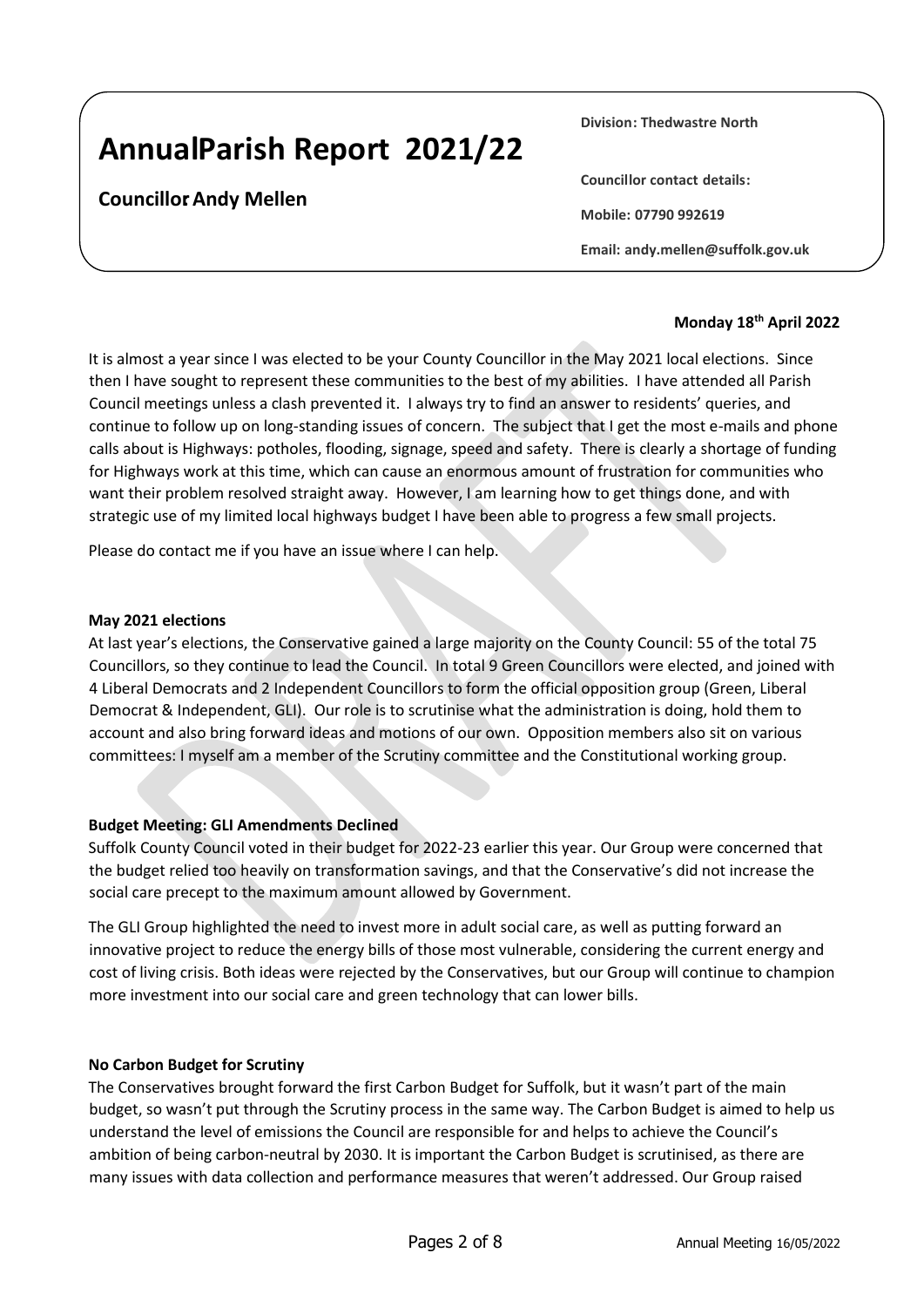concerns about this and has been assured that this will form part of the general budget process for next year.

# **Levelling Up: A Devolution Deal for Suffolk?**

The Government published its White Paper on Levelling-Up, within which it has agreed that Suffolk will be one of nine initial 'County Deals' up for negotiation. A new deal will potentially give local leaders more powers to make decisions for their communities for the first time. Our Group welcomes the idea of bringing more power to the communities of Suffolk. However, we are concerned about a potential Mayoral position created in Suffolk and the effect this may have on marginalising districts in Suffolk.

#### **Report into SEND Provision: Review & Recommendations**

Suffolk County Council commissioned an independent review into Special Educational Needs and Disability provision. The report found severe failings in the delivery of Education, Health, and Care (EHC) plans for children, serious issues in communicating with parent/guardians, as well as an inefficient work environment within the service. The scrutiny committee have met since the report to listen to lead officers within the service and parents, debate necessary changes, and submit recommendations for improvement. This included extended training, newly appointed managerial posts, and new accountability structures to help deal with the issues outlined in the previous report.

# **Bus Back Better: Initiative from the Department for Transport (DfT)**

The Bus Back Better scheme was launched this year, aimed at updating, expanding, and improving our bus services in Great Britain. The Cabinet at Suffolk County Council approved a Bus Service Improvement Plan (BSIP) submitted to Government. All proposals of the BSIP that were passed by Cabinet can be viewed here: [https://committeeminutes.suffolk.gov.uk/DocSetPage.aspx?MeetingTitle=\(12-102021\),%20The%20Cabinet](https://committeeminutes.suffolk.gov.uk/DocSetPage.aspx?MeetingTitle=(12-10-2021),%20The%20Cabinet)

Unfortunately, in the last couple of weeks the DfT has announced its funding allocations, and Suffolk has not received any extra funding. Officers are now working out how the limited existing funding can be best deployed.

# **Biodiversity Recommendations to Enhance**

Suffolk County Council will be doing more for the county's natural environment, as it confirmed plans to enhance the biodiversity of at least 30% of its land by 2030. Our Group had a major influence in providing recommendations to SCC which are now a part of the Council's ambitions moving forward to enhance biodiversity. Examples include planting more hedgerows, improving highway trees, and developing naturebased flood management solutions. For more information, visit: [https://www.suffolk.gov.uk/council-and](https://www.suffolk.gov.uk/council-and-democracy/council-news/show/councils-commitment-to-further-enhancing-suffolks-natural-environment)[democracy/council-news/show/councilscommitment-to-further-enhancing-suffolks-natural-environment](https://www.suffolk.gov.uk/council-and-democracy/council-news/show/councils-commitment-to-further-enhancing-suffolks-natural-environment)

#### **Sizewell C: Where are we now?**

A final decision on going ahead with this project is expected this summer> Our Group has asked searching questions regarding this project, arguing that the environmental and socio-economic impacts on local communities are far too great. The Government announced their strategy to retain investors, by shifting the costs of Sizewell C onto consumers, in the form of a taxpayer subsidy known as a 'Regulated Asset Base' funding strategy. We have questioned this strategy, and strongly recommended that the Government reconsiders before it puts the burden of cost onto our local communities, and instead looks into investing in cleaner, cheaper, and quicker forms of renewable energy available to Suffolk. Suffolk County Council have announced their general support for Sizewell C but have taken up 'important concerns' to the Secretary of State.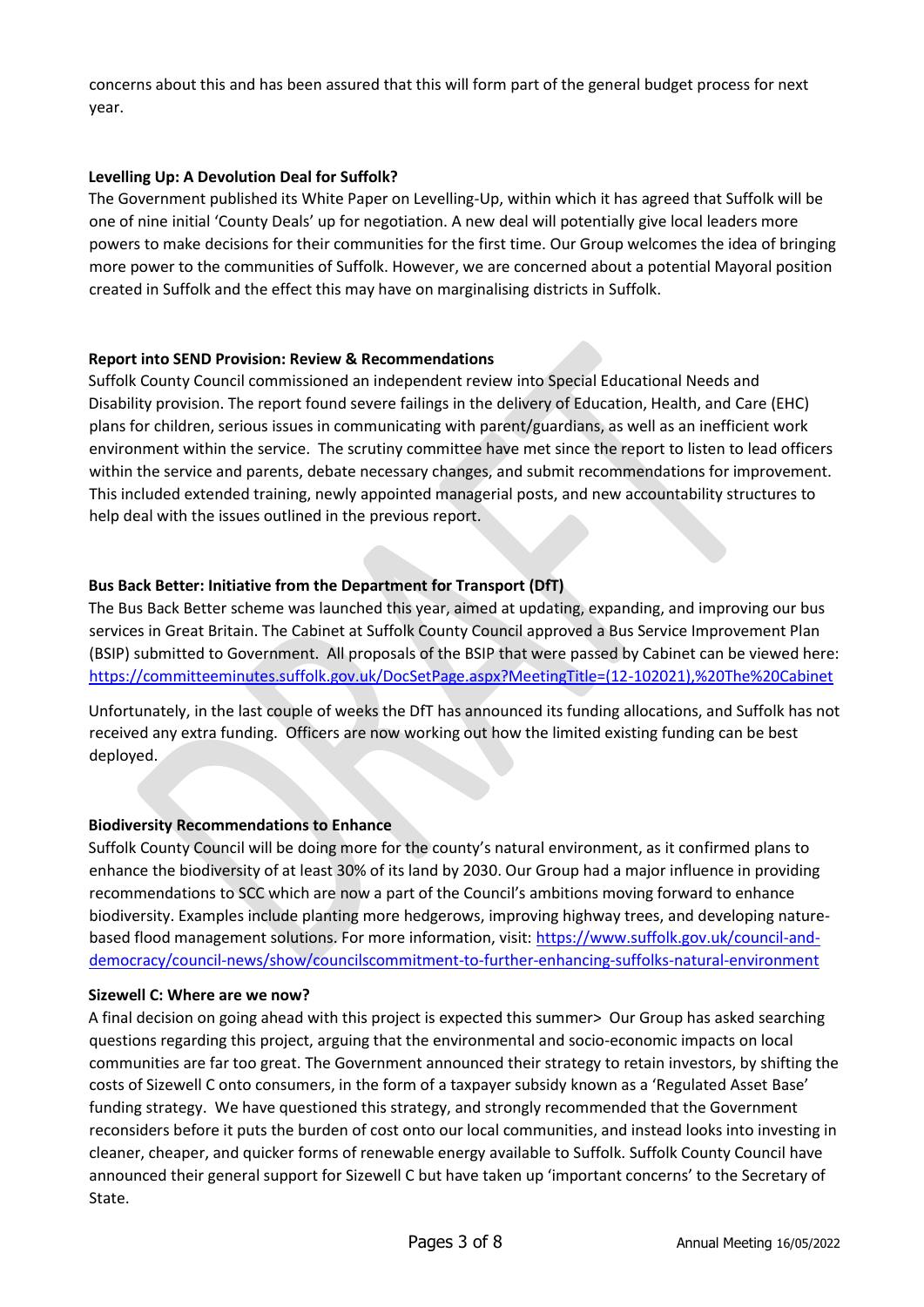## **New Investment in Drainage and Footway Infrastructure**

The Cabinet approved £10m to replace broken pipes and new installations, as well as an additional £10m to increase the maintenance of selected footways in Suffolk.

# **Lorry Route Map Review in Suffolk: Interactive Map to be Published**

Suffolk County Council undertook a review of recommended lorry routes across the county; the first major review of the network since 2011. Suffolk County Council invited parish and town councils to submit their views, and to provide up to three routes where they believe HGV traffic has the highest impact on their communities. The review will be completed in Spring 2022 and the County Council will publish a new interactive Lorry Route map. For further information, please contact lorry.routes@suffolk.gov.uk

## **Local Electricity Bill: Suffolk GLI Motion Passed by Council**

A motion submitted by our Group ask Suffolk County Council to support the Local Electricity Bill, which is a proposed Bill waiting to be debated in Parliament for its Second Reading, was passed unanimously by the Council. The Bill seeks to localise energy supply, making local electricity cheaper, more reliable, and community based. Details of the motion and Local Electricity Bill can be found here: <https://powerforpeople.org.uk/local-electricity-bill-briefing-for-councillors>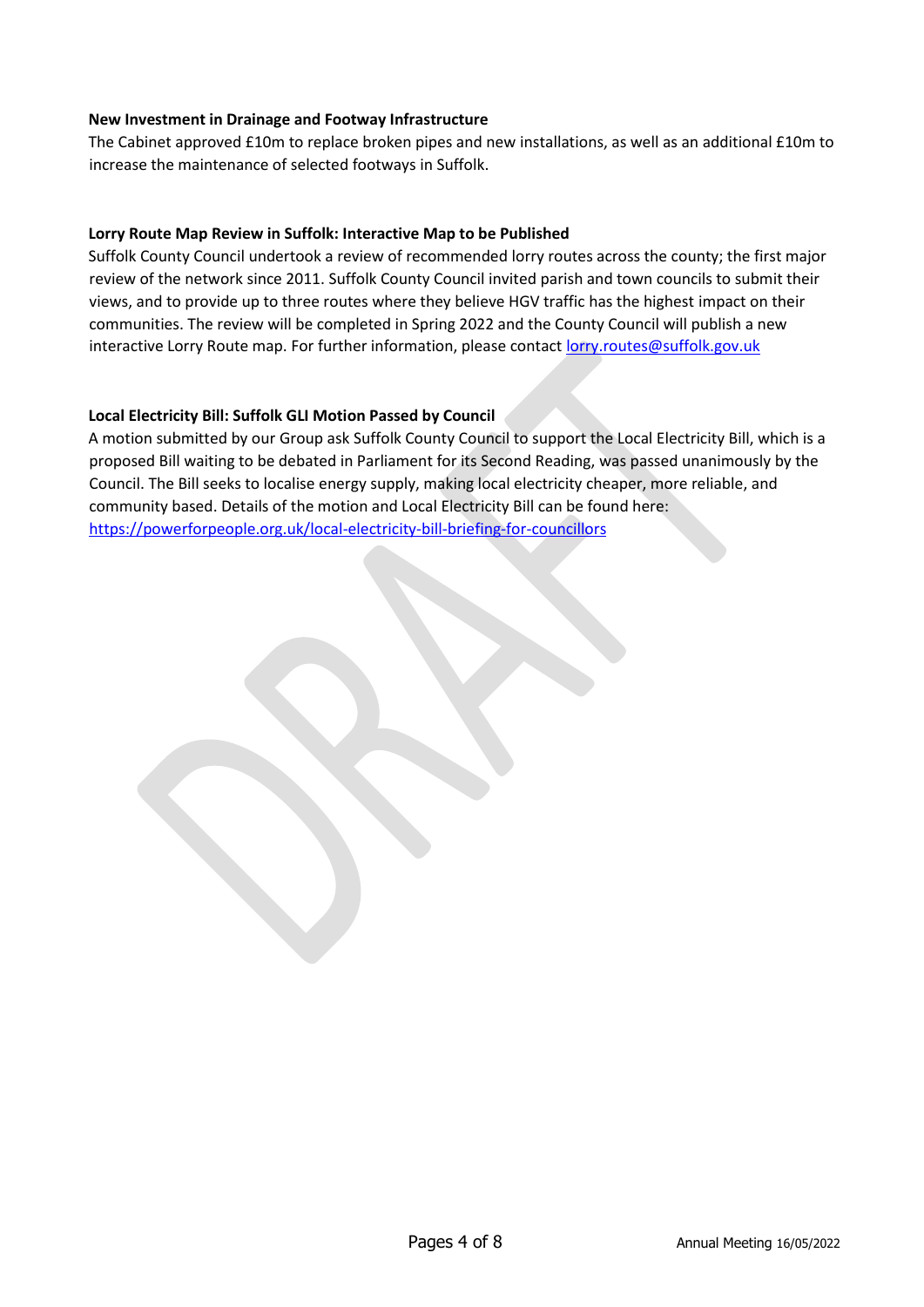# **District Councillors' Annual Report 2021 / 22**

# **Covid-19 Response and Community Grants**

As part of Suffolk's county-wide Covid recovery during the 2021/2022 financial year, the following amounts have been allocated from the Mid Suffolk Community Grant allocation of Suffolk Community Restart funding:

- − £313,226.26 has been allocated to 24 voluntary/community organisations from Capital Grants to develop/enhance community facilities.
- − £10,815.75 has been allocated to 10 voluntary/community organisations from Minor **Grants**
- − £228,235.00 has been awarded to 19 organisations that include Mid Suffolk CAB, Community Action Suffolk, Rural Coffee Caravan, etc, which provide services across the District, through the Revenue Grant funding scheme.
- − £94,456.47 Suffolk Community Restart funding has been allocated to 68 different voluntary and community organisations since the funding launched in May 2021.

# **Gateway 14**

Gateway 14, near Stowmarket, was officially designated as a tax site as part of Freeport East in December last year. The tax reliefs that will be available in the designated tax sites are; Stamp Duty Land Tax Relief, Enhanced Capital Allowances, Enhanced Structures and Buildings Allowance, National Insurance Contributions rate relief and business rates relief.

Freeport East will create a global trade hub, resulting in economic growth, bringing more jobs and prosperity to the region. The project will accelerate opportunities in green energy and will help level-up the national economy. In addition to the three tax sites, Freeport East will have customs sites at Felixstowe, Harwich, Gateway 14, Port One Logistics Park, Horsely Cross, Uniserve and PD Ports.

# **£5.1m f or Mid Suffolk recovery**

An investment pledge of £5.1million has been made by Mid Suffolk District Council to help deliver a range of projects to boost the district's recovery from the impact of the Covid pandemic.

At November's meeting, Mid Suffolk District Council's cabinet allocated the seven-figure sum, announced in February, to priority areas around communities, environment, economy, customers, housing and wellbeing, following a series of cross-party task groups to discuss areas in need of support.

The fund allocations are split across 39 projects. Among the headline schemes are £75,000 of support for domestic abuse victims, including security measures like alarms and stronger locks; a £300,000 loan fund for community land trusts to obtain deposits for mortgages; £100,000 for a targeted apprenticeship scheme for those at risk of homelessness; £100,000 towards increasing aspirations for young people, including youth market stalls and youth social prescribing, and £100,000 to fund a business case for a skills and innovation centre at Gateway 14.

Further £100,000 grants will go towards supporting a sustainable travel plan, supporting town centre visions for Stowmarket, Needham Market and Eye, and Covid recovery grants for community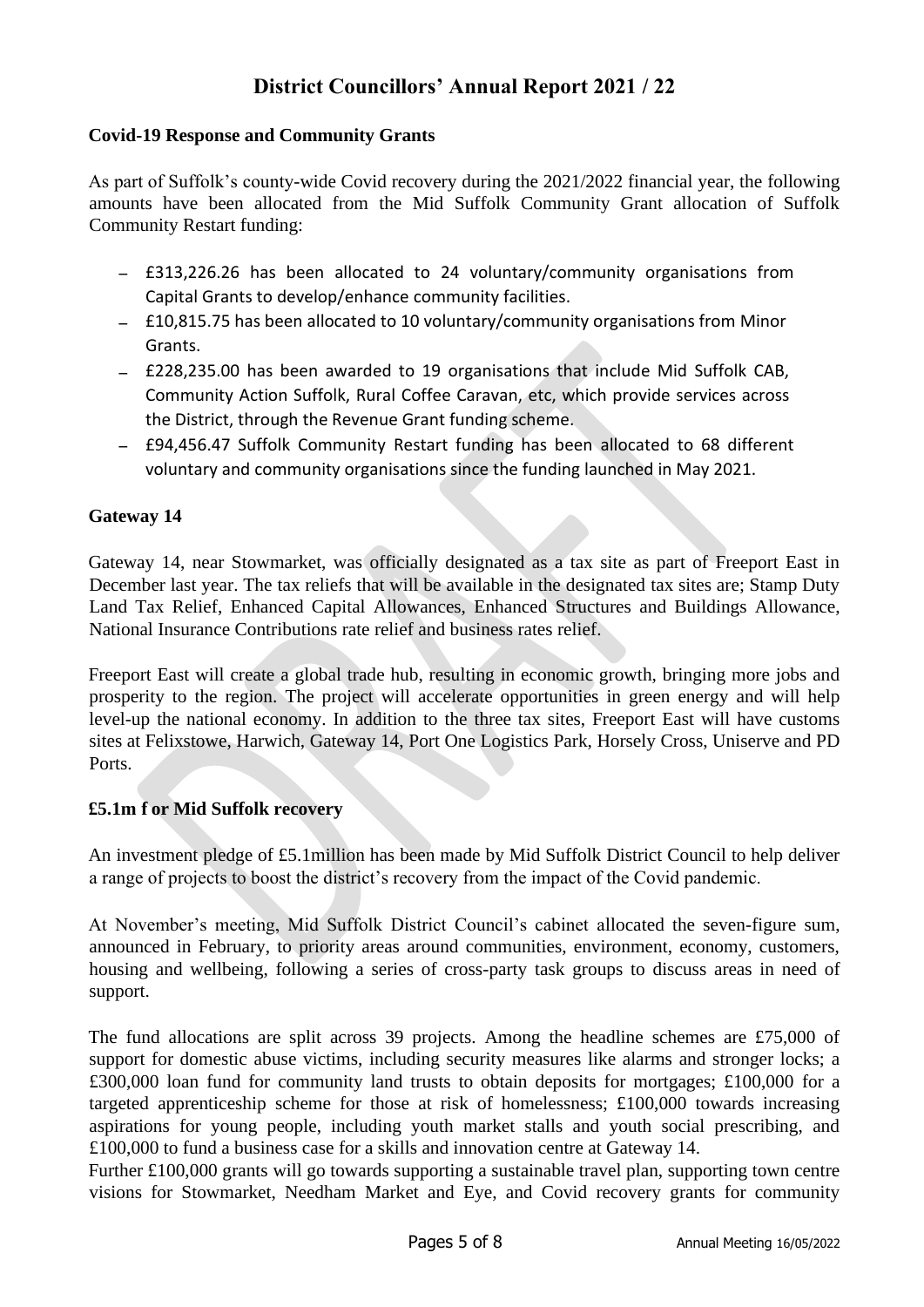groups, while £38,000 will go towards expanding the Active Schools programme to tackle obesity in schools, and £30,000 will fund the continuation of school holiday activity programmes.

# **Delay to Joint Local Plan**

Public examination of the Local Plan, the strategic outline for future development of the districts, was paused last year to allow the Mid Suffolk further time to review their evidence. An exploratory meeting was held with the councils and inspectors on  $16<sup>th</sup>$  December during which a proposed work programme was agreed that would see the councils have an adopted plan next year, helping to shape the future for Babergh and Mid Suffolk's communities.

The plan – which outlines housing requirements and considers the long-term impact of climate change, including flood risk, water supply and biodiversity, as well as other matters such as supporting the economy and our town centres  $-\overline{\phantom{a}}$  is now nearing the final stages of the process. This involves a review by Planning Inspectors, who are appointed by the Secretary of State, to carry out an independent examination before recommending whether or not it can be adopted.

The Inspectors' proposals, agreed on Thursday, will see the councils now proceed with their Joint Local Plan in two parts. Important social, economic and environmental objectives will be put in place first, while remaining work on spatial strategy matters and housing allocations are addressed in part two. This means the councils will have an up-to-date plan for decision making.

# **Budget 2022 / 23**

Mid Suffolk District Council has frozen its element of council tax this year – helping residents through post-pandemic recovery while still investing in priority areas to improve quality of life.

The 2022/23 budget, which was approved unanimously by councillors at February's full Council meeting, allows continued investment in the council's strategic priorities, including the economic regeneration of the district, and tackling climate change. This also included a proposal from the Green and Liberal Democrat group for a trial of two electric buses to be used across Mid Suffolk.

# **Thurston Judicial Review**

In response to the High Court's decision to uphold the Judicial Review launched by Thurston Parish Council, Mid Suffolk have confirmed in the last week that they have sought leave to appeal to the Court of Appeal. This decision has been made by the Monitoring Officer and Assistant Director for Planning in consultation with the Leader of the Council and the Cabinet Member for Planning.

The Council has made this decision on the basis that their legal team has advised them of a 'reasonable prospect of success' at appeal. This application does not bind the Council if, should permission be granted, it subsequently declines to appeal the High Court's original decision. Officers at Mid Suffolk believe that the outcome of the application will be reached by May at the earliest. If permission for an appeal is granted, and Mid Suffolk chooses to pursue this, then the final appeal decision would likely be made in the autumn.

# **Corporate Peer Review**

Mid Suffolk is this week undertaking a corporate peer review, something which Councils are obliged to do once every 5 years. It offers Mid Suffolk the opportunity to validate our direction of travel and approach; and test, stretch and further evolve our thinking for the future. It covers five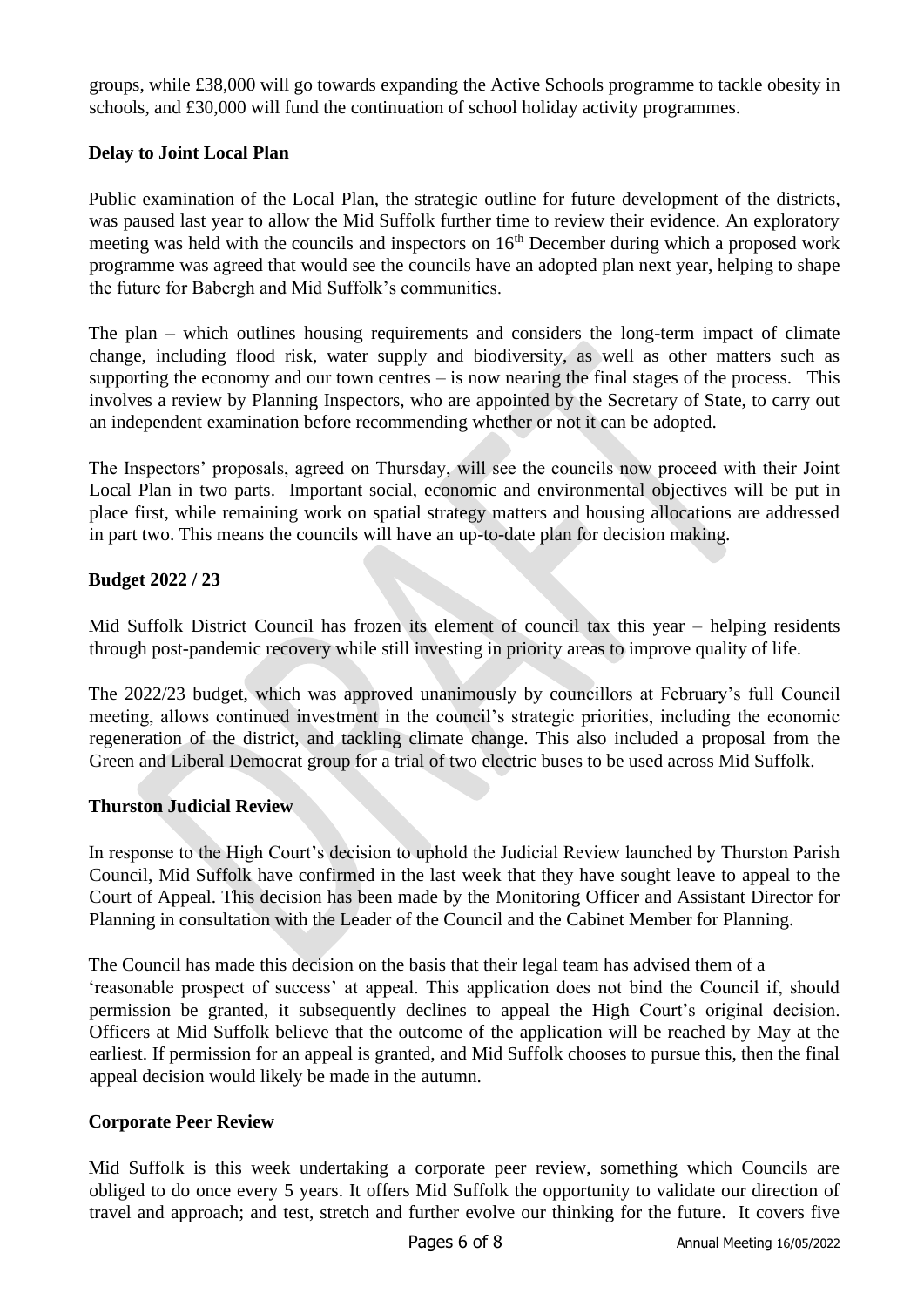compulsory elements and three additional areas which we have asked the peer review team to explore:

- − Local priorities and outcomes (compulsory)
- − Organisational and place leadership (compulsory)
- − Governance and culture (compulsory)
- − Financial planning and management (compulsory)
- − Capacity for improvement (compulsory)
- − Our approach to well-being (additional)
- − The future and sustainability of partnership working between Babergh and Mid Suffolk
	- (additional)
- − Pace and our capacity to deliver (additional)

The outcome of a separate peer review last November, focusing specifically on planning, is due to be published imminently with a set of recommendations for improvement. These do not however overlap with the findings of the Judicial Review.

I hope this report has been informative but if Parish Councillors or members of the public wish to ask any further questions then please do not hesitate to contact me via the details below.

With best wishes,

**Cllr Harry Richardson JP** Cabinet Member for Health & Wellbeing Mid Suffolk District Councillor for Thurston Ward E: harry.richardson@midsuffolk.gov.uk T: 01359 256087